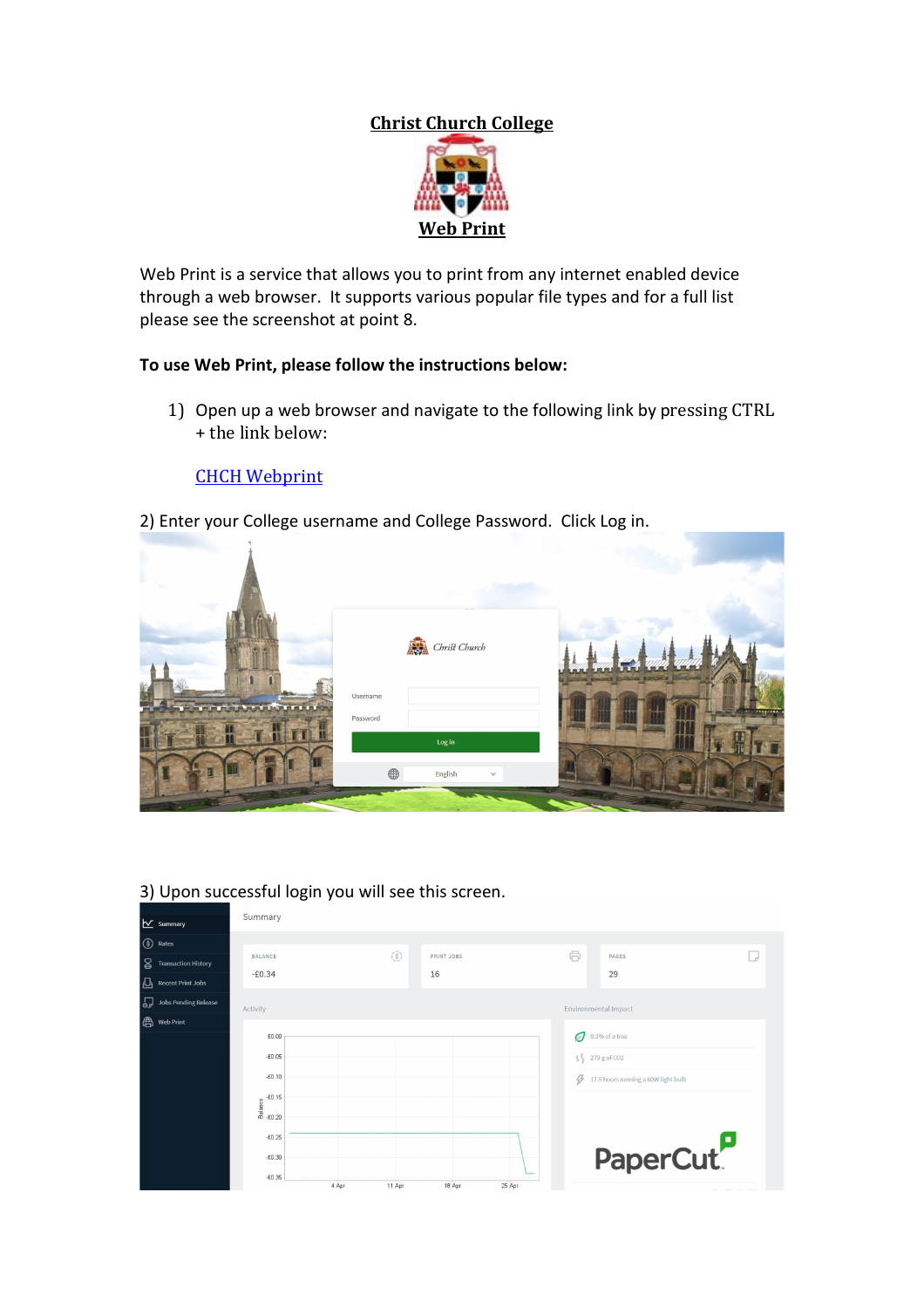4) On the left hand menu click **Web Print**.



#### 5) Click **Submit a Job**

**Web Print** 

|                    |                | Web Print is a service to enable printing for laptop, wireless and unauthenticated users without the need to install print drivers. To upload a document for printing, click Submit a Job below. |              |             |               |
|--------------------|----------------|--------------------------------------------------------------------------------------------------------------------------------------------------------------------------------------------------|--------------|-------------|---------------|
| Submit a Job »     |                |                                                                                                                                                                                                  |              |             |               |
| <b>SUBMIT TIME</b> | <b>PRINTER</b> | <b>DOCUMENT NAME</b>                                                                                                                                                                             | <b>PAGES</b> | <b>COST</b> | <b>STATUS</b> |
|                    |                |                                                                                                                                                                                                  |              |             |               |
|                    |                | No active jobs                                                                                                                                                                                   |              |             |               |

6) Select the print queue you want i.e. Colour or Mono and then click on '2. Print Options and Account Selections'

| <b>Web Print</b>                                   | 1. Printer<br>2. Options<br>3. Upload    |
|----------------------------------------------------|------------------------------------------|
| Select a printer:<br>$\mathbb{Q}$<br>$\rightarrow$ |                                          |
| <b>PRINTER NAME +</b>                              | LOCATION/DEPARTMENT                      |
| chch-ps01\CHCH-Colour-Printing (virtual)           | <b>Web Print</b>                         |
| chch-ps01\CHCH-Mono-Printing (virtual)             | <b>Web Print</b>                         |
|                                                    |                                          |
|                                                    |                                          |
|                                                    |                                          |
| « Back to Active Jobs                              | 2. Print Options and Account Selection » |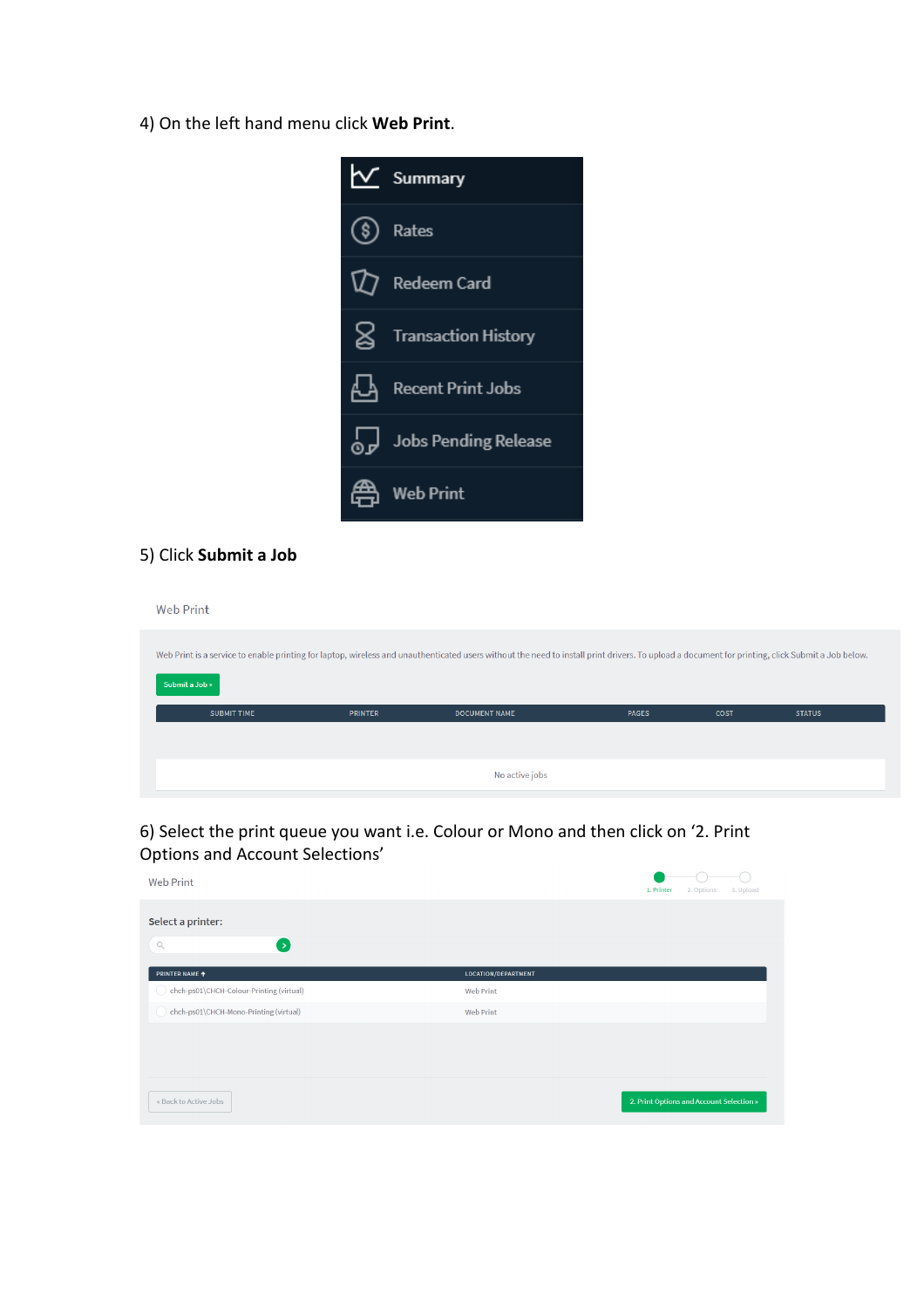7) Type in how many copies you require, then click **3.Upload Documents**.

| <b>Options</b> |  |
|----------------|--|
| Copies: 1      |  |

8) Click **Upload from computer…** to select your document that you wish to upload/print.

| Web Print                                      | 1. Printer<br>2. Options<br>3. Upload                                                                                                                                                                                                                                                                                                                                             |
|------------------------------------------------|-----------------------------------------------------------------------------------------------------------------------------------------------------------------------------------------------------------------------------------------------------------------------------------------------------------------------------------------------------------------------------------|
| Upload<br>Select documents to upload and print | ٠<br>Drag files here<br>Upload from computer<br>The following file types are allowed: Microsoft Excel xlam, xls, xlsb, xlsm, xlsx, xltm, xltx Microsoft PowerPoint pot, potm, potx, ppam,<br>pps, ppsm, ppsx, ppt, pptm, ppbx Microsoft Word doc, docm, docx, dot, dotm, dobx, rtf, bxt PDF pdf Picture Files bmp, dib, gif, jfif, jif,<br>jpe, jpeg, jpg, png, tif, tiff XPS xps |
| « 2. Print Options                             | <b>Upload &amp; Complete »</b>                                                                                                                                                                                                                                                                                                                                                    |

#### 9) Select the file that you want to print, then click **Open**:

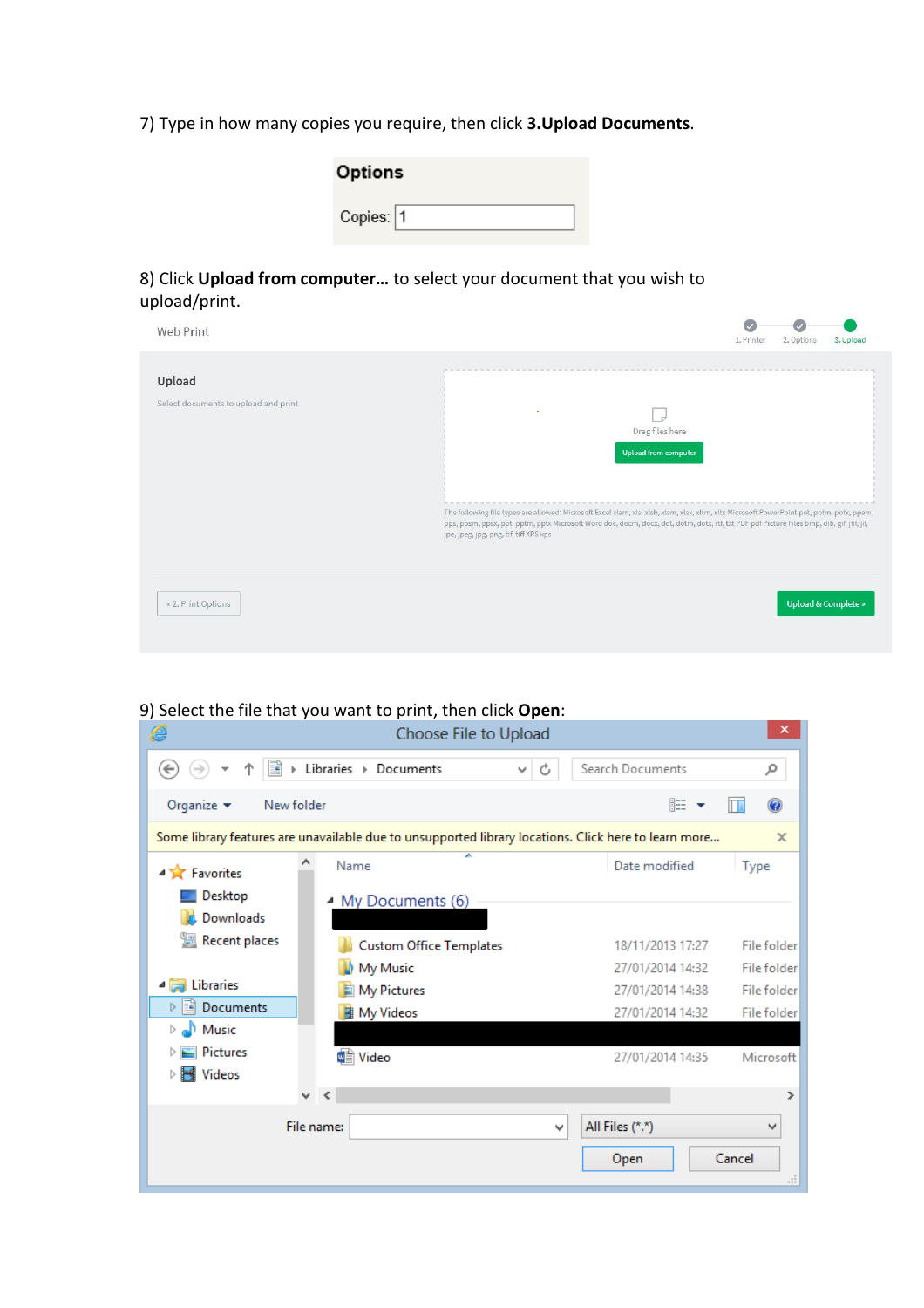10) Click **Upload and Complete**:

Upload & Complete »

11) The document will now go off for processing. After a **few seconds to a minute** (depending on the size of the file) the status will change and display to **Held in a queue**. Your print job is now ready and waiting to be printed.

| <b>SUBMIT TIME</b>      | <b>PRINTER</b>                 | <b>DOCUMENT NAME</b> | <b>PAGES</b> | <b>COST</b> | <b>STATUS</b>   |
|-------------------------|--------------------------------|----------------------|--------------|-------------|-----------------|
| Apr 28, 2022 4:42:05 PM | chch-ps01\CHCH-Colour-Printing | Untitled.jpg         |              | £0.12       | Held in a queue |

You will now be able to go to any of the college Photocopiers tap your University card to release your print job.





**Card Reader**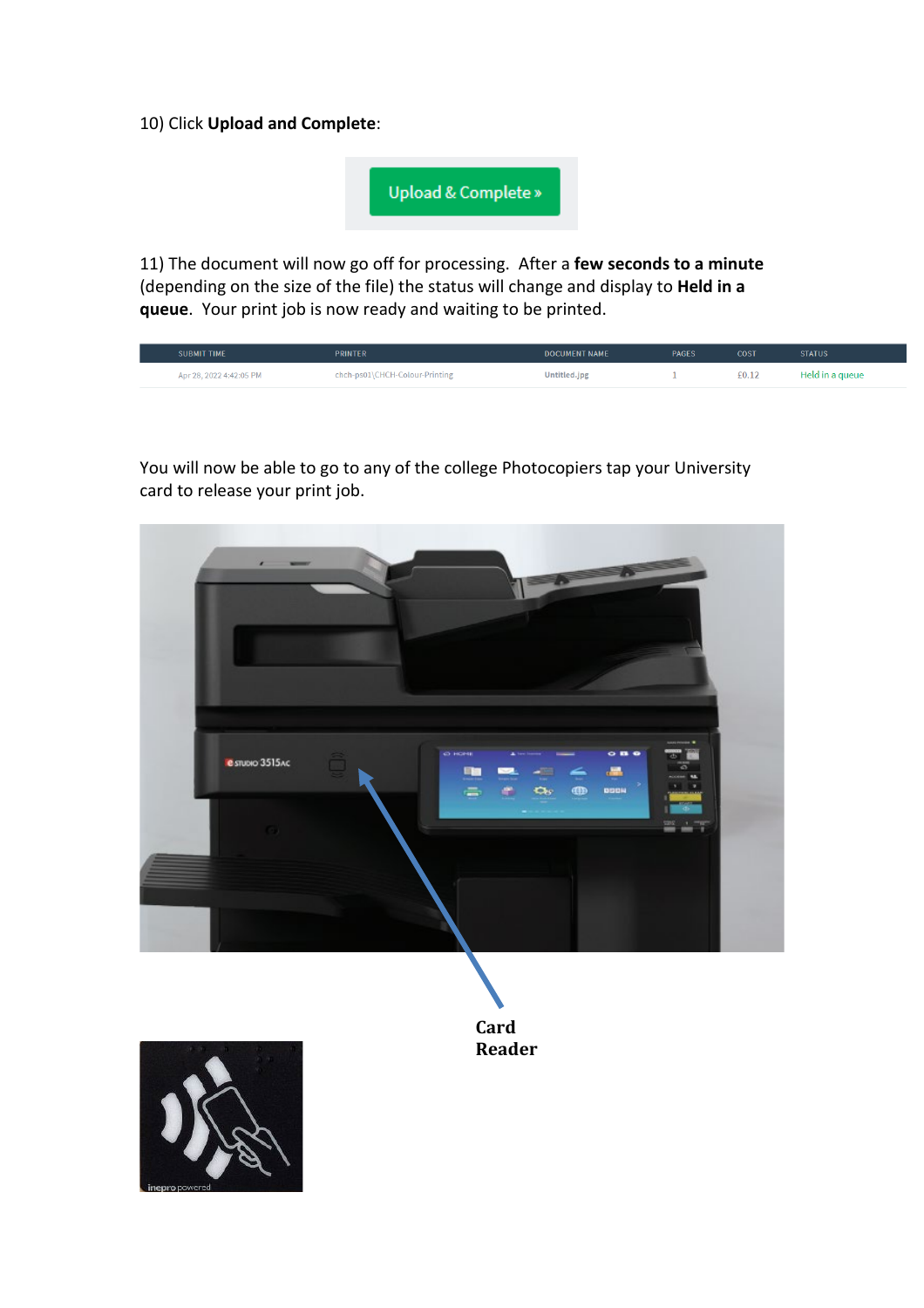This will authenticate you with the system and allow you to release your print jobs.

| 2 print jobs pending release 5 pages total |      |                                 | Print all |
|--------------------------------------------|------|---------------------------------|-----------|
| ĸ<br><b>Print Release</b>                  | Copy | $\bullet\bullet\bullet$<br>Scan |           |
|                                            |      |                                 |           |

Either click:

- Print All will release all jobs
- Print Release Will allow you to pick particular jobs

|                                                                    | Christ Church      |                  |               | г              |
|--------------------------------------------------------------------|--------------------|------------------|---------------|----------------|
| Select all jobs                                                    |                    |                  | Job Status    | с              |
| Microsoft Word - Printing Document 2<br>1 copy, 1-sided, Color, A4 |                    |                  | 3 minutes ago | $\mathcal{P}$  |
| Microsoft Word - Printing Document 1<br>1 copy, 1-sided, Color, A4 |                    |                  | 3 minutes ago | $\rightarrow$  |
| Microsoft Word - Document2<br>1 copy, 1-sided, Color, A4           |                    |                  | 2 days ago    | $\overline{ }$ |
|                                                                    |                    |                  |               |                |
|                                                                    |                    |                  |               |                |
|                                                                    |                    |                  |               |                |
|                                                                    |                    |                  |               |                |
|                                                                    | Print as grayscale | Print as 2-sided | w             | Print          |